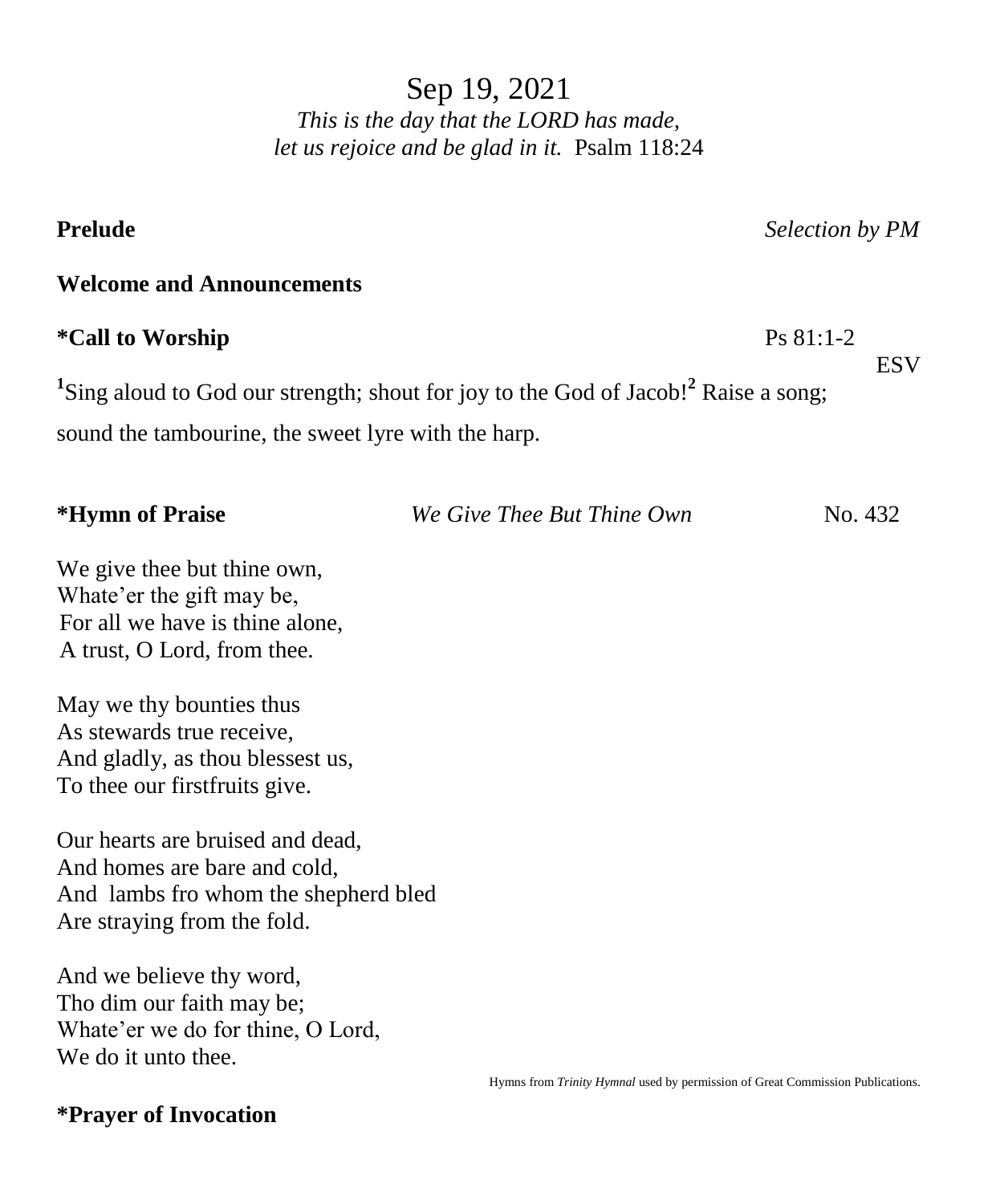### **Scripture Reading Gen 45:16-28**

# **Prayer of Confession**

O God and Father most gracious and full of compassion, have mercy upon us in the name of your Son, our Lord Jesus Christ. And as you blot out our sins and stains, magnify and increase in us day by day the grace of your Holy Spirit: that as we acknowledge our unrighteousness with all our heart, we may be moved by that sorrow which shall bring forth true repentance in us, mortifying all our sins, and producing in us the fruits of righteousness and innocence which are pleasing unto you; through the same Jesus Christ our Lord. Amen.

# **Assurance of Pardoning Grace** Ps. 81:11-16

**<sup>11</sup>** "But my people did not listen to my voice; Israel would not submit to me.**<sup>12</sup>** So I gave them over to their stubborn hearts, to follow their own counsels.**<sup>13</sup>** Oh, that my people would listen to me, that Israel would walk in my ways!<sup>14</sup> I would soon subdue their enemies and turn my hand against their foes.**<sup>15</sup>** Those who hate the Lord would cringe toward him, and their fate would last forever.**<sup>16</sup>** But he would feed you with the finest of the wheat, and with honey from the rock I would satisfy you."

# \***Hymn of Thanksgiving** *My God, How Wonderful Thou Art* No. 35

My God, how wonderful thou art, thy majesty how bright! How beautiful thy mercy seat, in depths of burning light!

Wondrous are thine eternal years, O everlasting Lord, by holy angels day and night unceasingly adored!

O how I fear thee, living God, with deepest, tend'rest fears, and worship thee with trembling hope and penitential tears!

ESV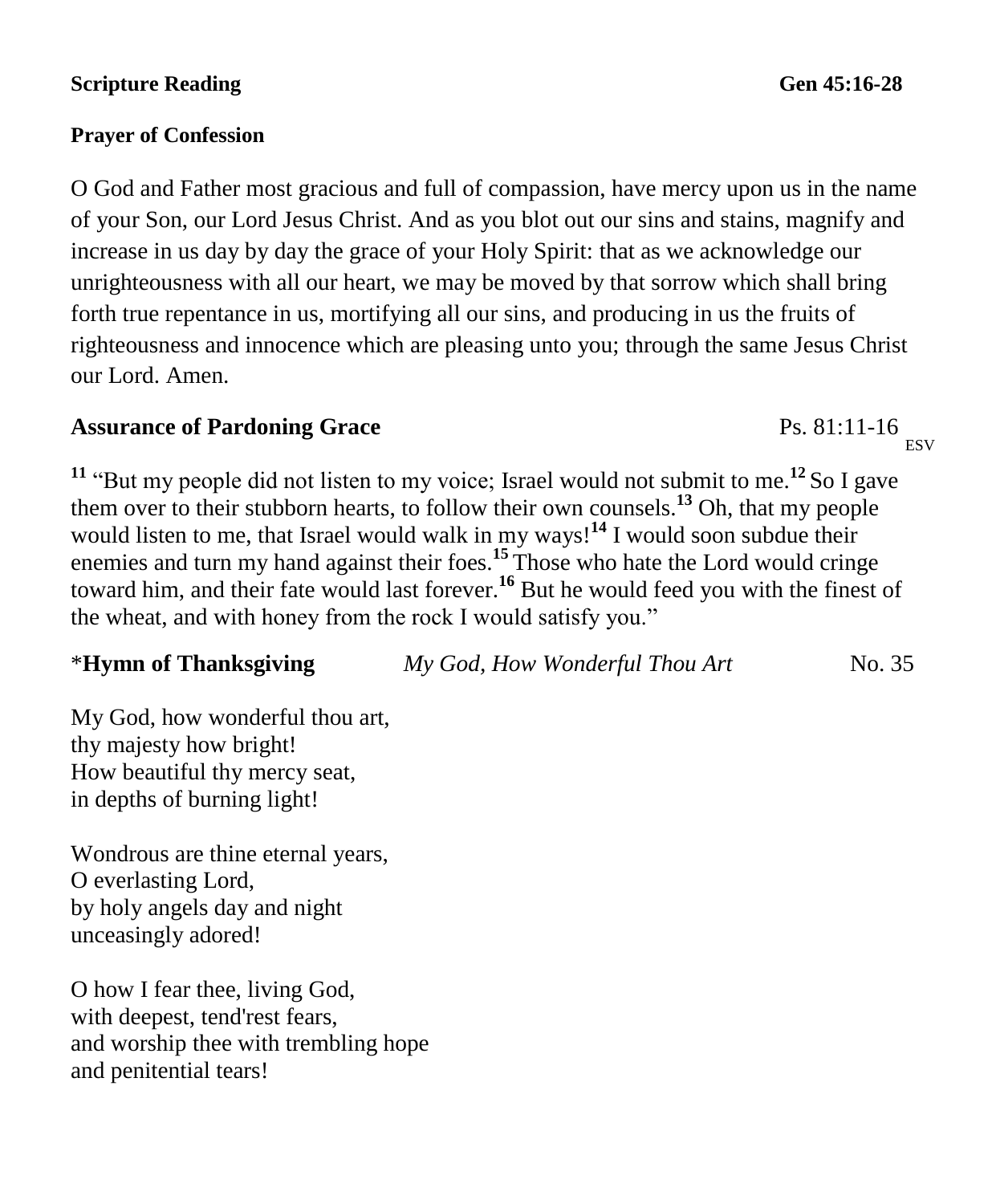No earthly father loves like thee, no mother half so mild bears and forbears, as thou hast done with me, thy sinful child.

How wonderful, how beautiful, the sight of thee will be, thine endless wisdom, boundless pow'r, and awesome purity!

Hymns from *Trinity Hymnal* used by permission of Great Commission Publications.

### **WSC 57-58**

# **Q. 57. Which is the fourth commandment?**

A. The fourth commandment is, Remember the sabbath day, to keep it holy. Six days shalt thou labor, and do all thy work: but the seventh day is the sabbath of the Lord thy God: in it thou shalt not do any work, thou, nor thy son, nor thy daughter, thy manservant, nor thy maidservant, nor thy cattle, nor thy stranger that is within thy gates: for in six days the Lord made heaven and earth, the sea, and all that in them is, and rested the seventh day: wherefore the Lord blessed the sabbath day, and hallowed it.

# **Q. 58. What is required in the fourth commandment?**

A. The fourth commandment requireth the keeping holy to God such set times as he hath appointed in his word; expressly one whole day in seven, to be a holy sabbath to himself.

#### **Prayer of Intercession**

#### **Offering** *Selection by PM*

#### \***Doxology** No. 731

Praise God, from Whom all blessings flow; Praise Him, all creatures here below; Praise Him above, ye heav'nly host; Praise Father, Son, and Holy Ghost. Amen.

Hymns from *Trinity Hymnal* used by permission of Great Commission Publications.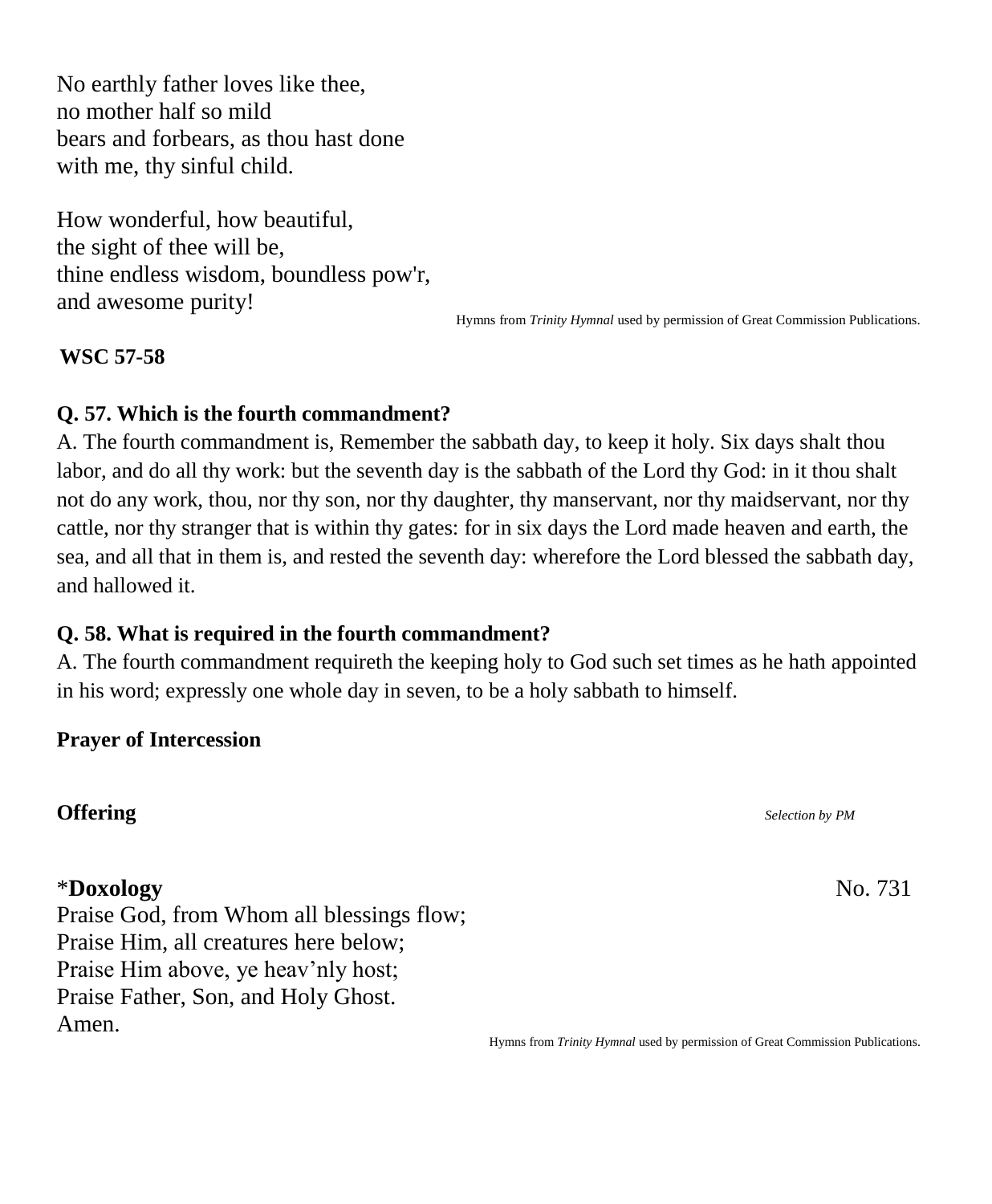# **\*Hymn of Preparation** *All for Jesus!* No. 565

All for Jesus, all for Jesus! All my being's ransomed powers: All my thoughts and words and doings, all my days and all my hours.

Let my hands perform His bidding, let my feet run in His ways; Let my eyes see Jesus only, let my lips speak forth His praise.

Worldlings prize their gems of beauty, cling to gilded toys of dust, boast of wealth and fame and pleasure; only Jesus will I trust.

Since my eyes were fixed on Jesus, I've lost sight of all beside; so enchained my spirit's vision, looking at the Crucified.

O what wonder! how amazing! Jesus, glorious King of kings, deigns to call me His beloved, lets me rest beneath His wings.

Hymns from *Trinity Hymnal* used by permission of Great Commission Publications.

**Sermon** Luke 18:31-43

1. Missing the Point

2. Making a Mess

3. Mending Your Way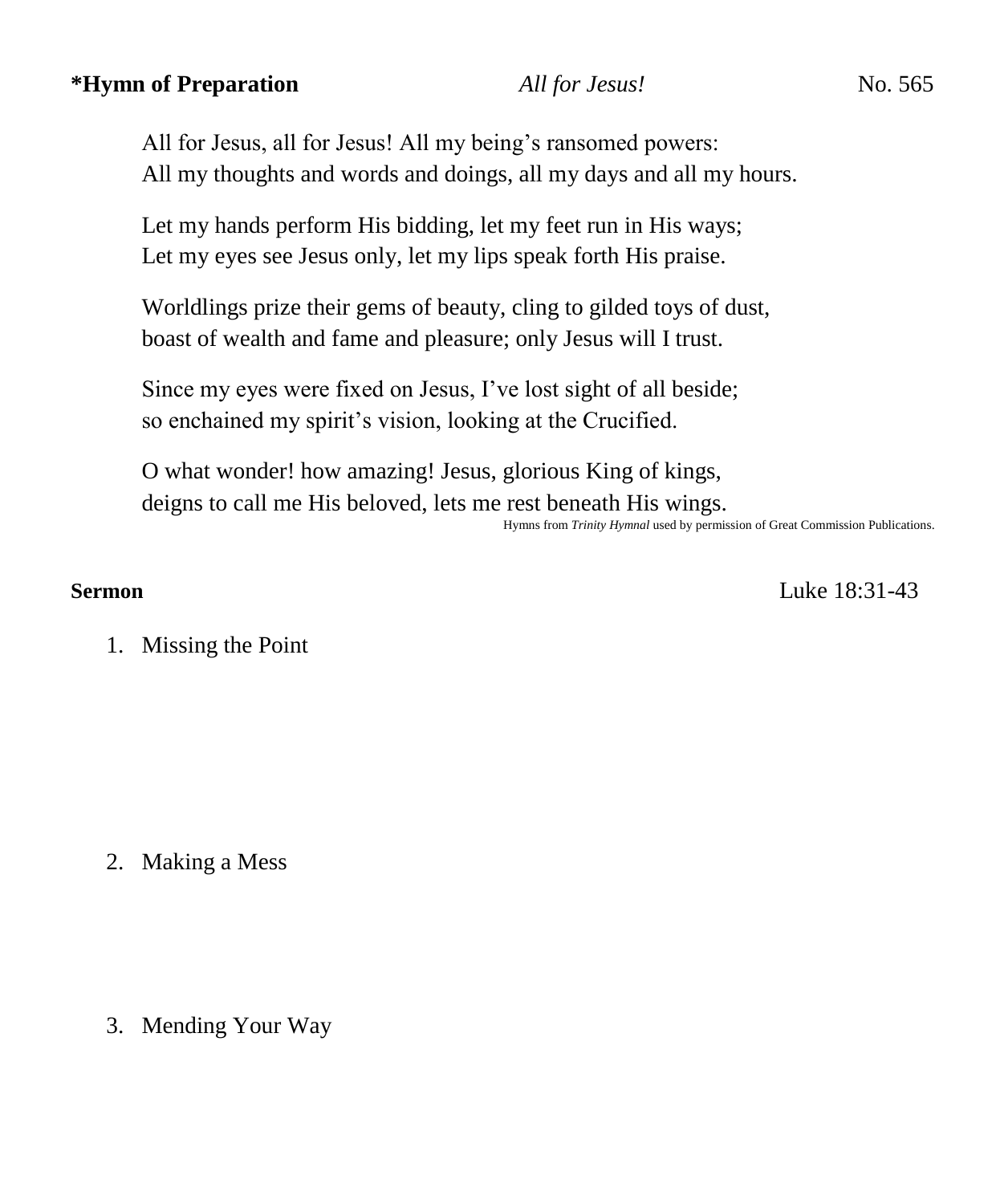Questions:

- 1. How is a robust view of God's sovereignty essential in our Christian thinking?
- 2. How is this especially true as it relates to who receives salvation and who does not?
- 3. What role does the Holy Spirit play in our salvation?
- 4. How does 'fear of man' hold you back or limit you in your Christian walk?
- 5. What does the title, "Son of David" mean in this passage? Why does the man use this term?

**\*Hymn of Response** *How Deep the Father's Love for Us*

|      | 1. How deep the Fa-ther's love for<br>us,<br>2. Be - hold the man up - on the<br>cross,<br>will notboast in a - ny - thing,<br>T | how<br>be-yond all mea - sure,<br>vast<br>sin<br>up - on His shoul - ders;<br>my<br>gifts,<br>no pow'r, no wis - dom:<br>no |
|------|----------------------------------------------------------------------------------------------------------------------------------|-----------------------------------------------------------------------------------------------------------------------------|
|      |                                                                                                                                  |                                                                                                                             |
|      | J.                                                                                                                               |                                                                                                                             |
|      | He should give His on - ly<br>that<br>Son                                                                                        | make<br>a wretch His trea - sure.<br>to                                                                                     |
|      | shamed, I hear my mocking<br>voice<br>$a -$<br>will boast in Je-sus<br>but<br>1<br>Christ,                                       | call<br>a - mong the scof - fers.<br>out<br>death and re - sur-rec - tion.<br>His                                           |
|      |                                                                                                                                  |                                                                                                                             |
| типа |                                                                                                                                  |                                                                                                                             |
|      |                                                                                                                                  |                                                                                                                             |
|      |                                                                                                                                  |                                                                                                                             |
|      | How great the pain of sear-ing loss:<br>It was my sin that held Him there                                                        | the Fa-therturns his face<br>$a -$ way                                                                                      |
|      |                                                                                                                                  | un - til it was ac-com<br>plished;<br>$\sim$                                                                                |
|      | Why should I gain from His re - ward?                                                                                            | can-not give an an<br>$\mathbf I$<br>swer.                                                                                  |
|      |                                                                                                                                  |                                                                                                                             |
|      |                                                                                                                                  |                                                                                                                             |
|      |                                                                                                                                  |                                                                                                                             |
|      |                                                                                                                                  |                                                                                                                             |
|      | as wounds, which mar the Cho-sen One,<br>His<br>dy - ing breath has brought me life: I                                           | bring ma - ny sons to glo - ry.<br>know that it is fin-ished.                                                               |
|      | know with all my heart:<br>but<br>this<br>г                                                                                      | His wounds have paid my ran - som.                                                                                          |
|      |                                                                                                                                  |                                                                                                                             |

Words and Music: Stuart Townend; ©1995 Kingsway's Thankyou Music Reprinted with permission under CCLI #376630.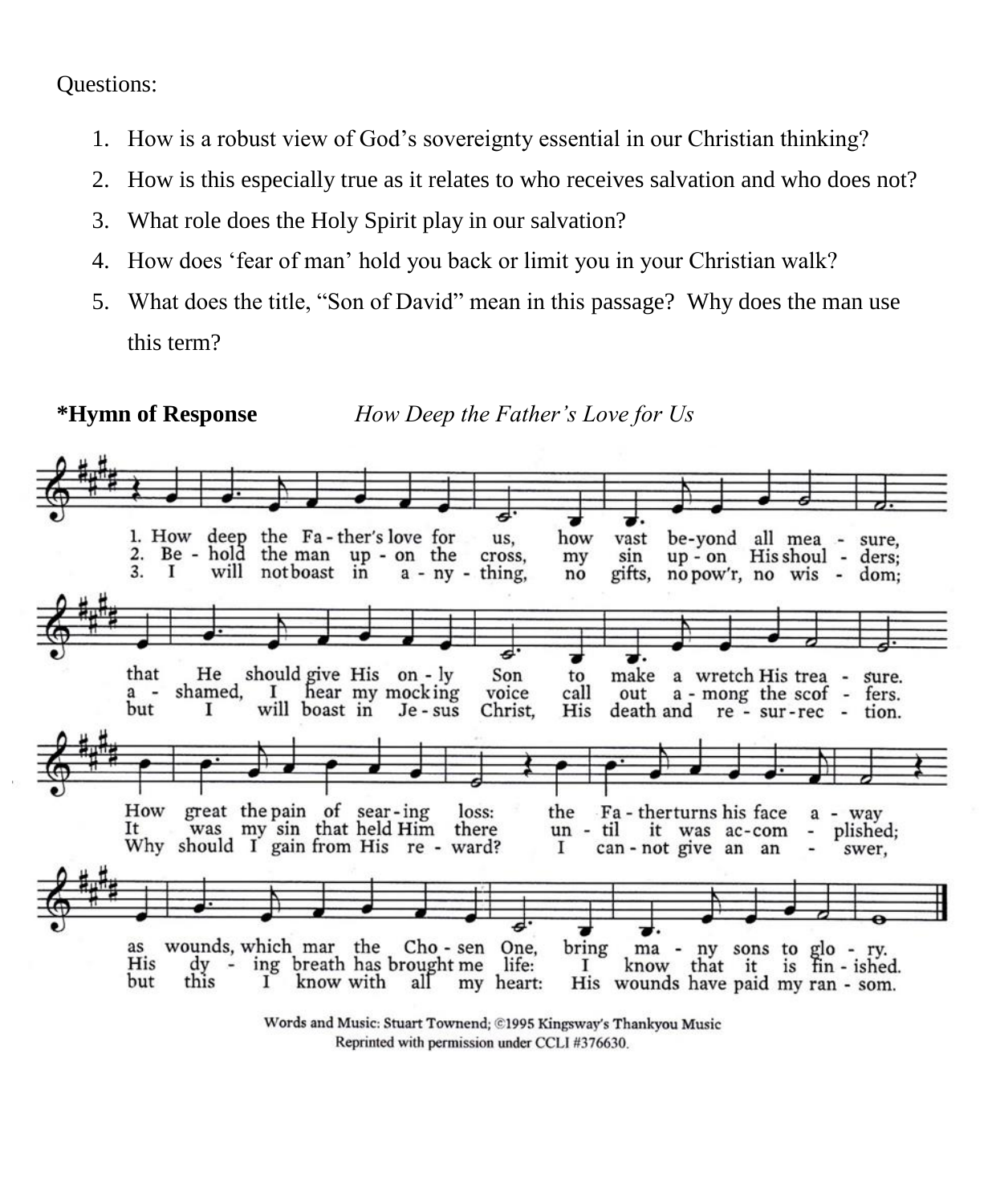# **\*Benediction**

# **\*Gloria Patri** No. 735

Glory be to the Father, and to the Son, and to the Holy Ghost; as it was in the beginning, is now, and ever shall be, world without end. Amen, amen. Hymns from *Trinity Hymnal* used by permission of Great Commission Publications.

# **Postlude** *Selection by PM*

**\* Congregation:** Please stand as able.

# Piano Paige Mecyssine **Intercessory Prayer** Andrew Gretzinger

# **Weekly Calendar**

|                  | <b>DATE</b>       | <b>TIME</b>                                | <b>EVENT</b>                       |  |
|------------------|-------------------|--------------------------------------------|------------------------------------|--|
| <b>SUN 9/19</b>  | $9:20 \text{ AM}$ | <b>Sunday School</b> (refreshments at 9am) |                                    |  |
|                  | 10:30 AM          | <b>Worship Service</b>                     |                                    |  |
| <b>WED 9/22</b>  | $9:30$ AM         |                                            | <b>Women's Morning Bible Study</b> |  |
|                  | $6:00$ PM         |                                            | <b>Women's Evening Bible Study</b> |  |
| <b>THUR 9/23</b> | 6:30 PM           | Men's Study                                |                                    |  |
| <b>SUN 9/26</b>  | $9:20 \text{ AM}$ | <b>Sunday School</b>                       |                                    |  |
|                  | 10:30 AM          | <b>Worship Service</b>                     |                                    |  |

**Email List:** We know you don't all email. However, it is helpful information to have on hand to easily communicate about events, snow cancellations, and mass announcements. We try not to spam you. If you want to be added to the email list, please email the church [info@goodshepherdpca.net](mailto:info@goodshepherdpca.net) with your name and if you want regular or irregular updates. Thank you!